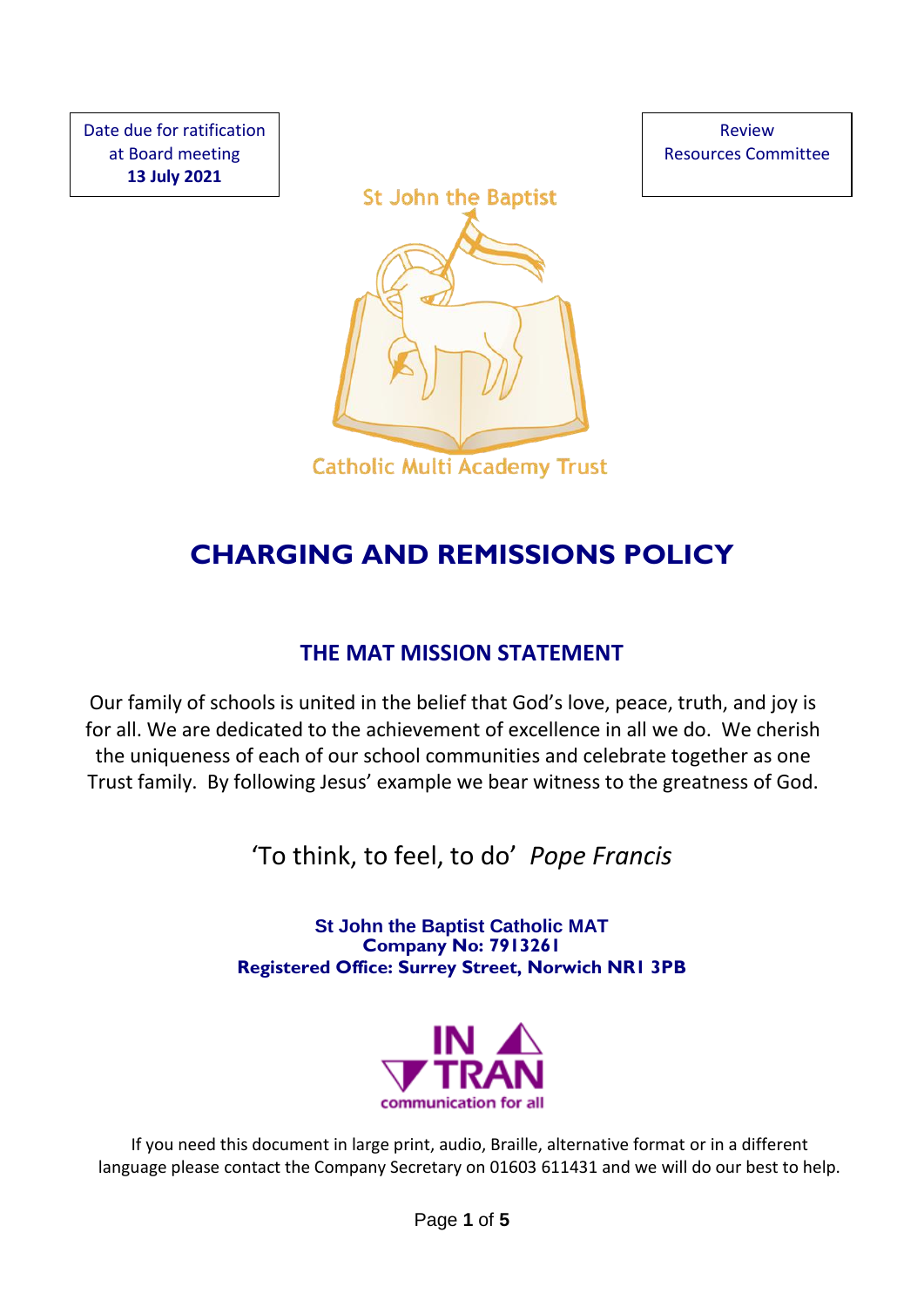### **Charges for School Activities**

#### **1 Aims**

Our Trust aims to:

- o Have robust, clear processes in place for charging and remissions
- o Clearly set out the types of activity that can be charged for and when charges will be made

#### **2 Legislation and guidance**

This policy is based on advice from the Department for Education (DfE) on charging for school activities and the Education Act 1996, sections 449-462 of which set out the law on charging for school activities in England. Academies are required to comply with this Act through their funding agreements. This policy complies with our funding agreement and articles of association.

#### **3 Definitions**

- o Charge: a fee payable for specifically defined activities
- o Remission: the cancellation of a charge which would normally be payable

#### **4 Where charges can be made**

The Directors of St John the Baptist Catholic MAT have determined the charging policy across the various schools and these are the activities and materials for which you can be charged:

#### 4.1 Education

- o Any materials, books, instruments or equipment, where the child's parent wishes him or her to own them
- o Optional extras
- o Music and vocal tuition, in limited circumstances
- o Certain early years provision
- o Community facilities
- $\circ$  Examination re-sit(s) if the pupil is being prepared for the re-sit(s) at the school and the pupil fails, without good reason, to meet any examination requirement for a syllabus

#### 4.2 Optional extras

We are able to charge for activities known as 'optional extras'. In these cases, schools can charge for providing materials, books, instruments or equipment. The following are optional extras:

- o Education provided outside of school time that is not part of:
	- The national curriculum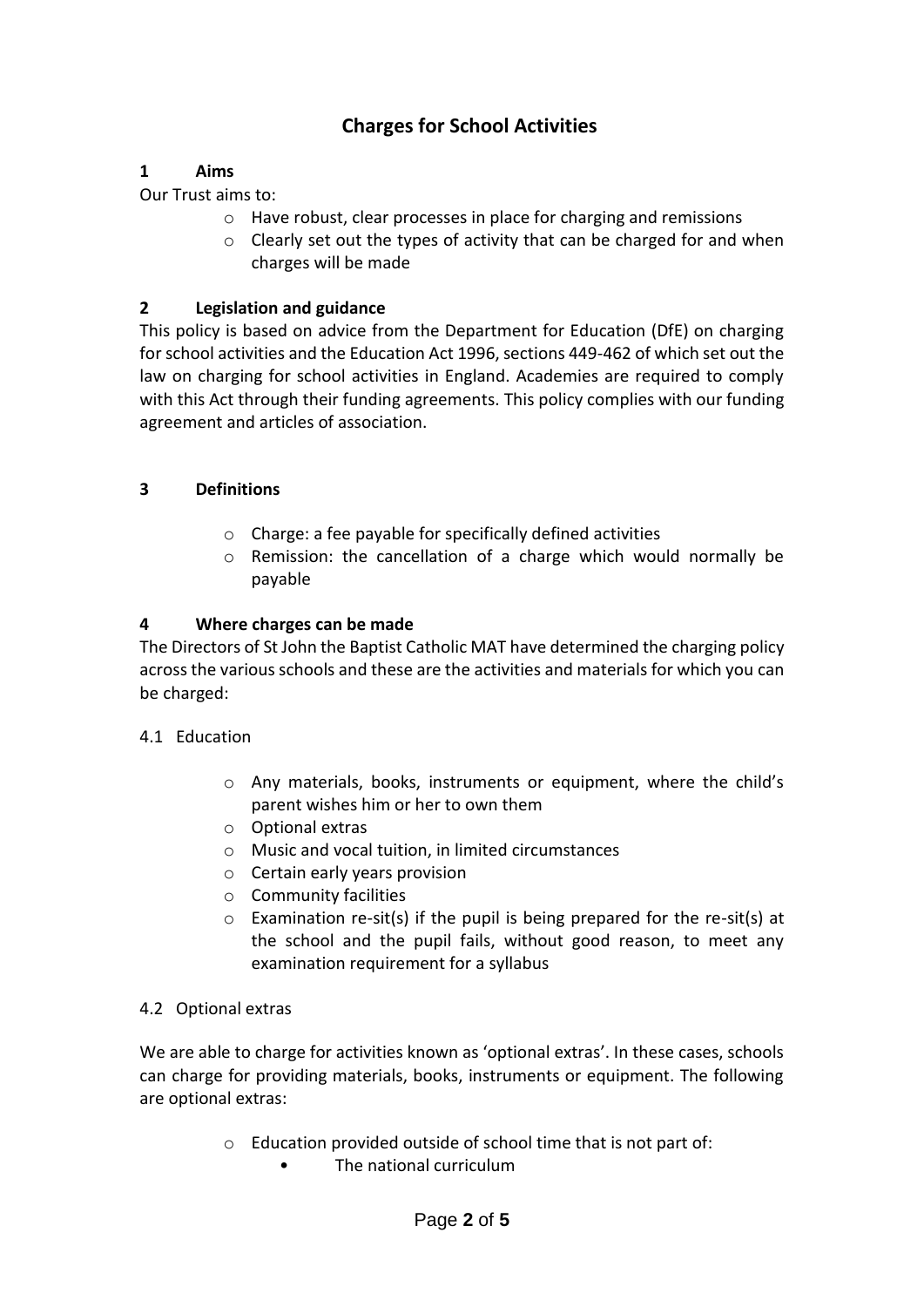- A syllabus for a prescribed public examination that the pupil is being prepared for at the school
- Religious education
- o Examination entry fee(s) if the registered pupil has not been prepared for the examination(s) at the school
- $\circ$  Transport (other than transport that is required to take the pupil to school or to other premises where the local authority or governing board has arranged for the pupil to be provided with education)
- o Board and lodging for a pupil on a residential visit
- o Extended day services offered to pupils (such as breakfast clubs, afterschool clubs, tea and supervised homework sessions)

When calculating the cost of optional extras, an amount may be included in relation to:

- o Any materials, books, instruments or equipment provided in connection with the optional extra
- o The cost of buildings and accommodation
- o Non-teaching staff
- o Teaching staff engaged under contracts for services purely to provide an optional extra (including supply teachers engaged specifically to provide the optional extra)
- $\circ$  The cost, or an appropriate proportion of the costs, for teaching staff employed to provide tuition in playing a musical instrument, or vocal tuition, where the tuition is an optional extra

Any charge made in respect of individual pupils will not be greater than the actual cost of providing the optional extra activity, divided equally by the number of pupils participating.

Any charge will not include an element of subsidy for any other pupils who wish to take part in the activity but whose parents are unwilling or unable to pay the full charge.

In cases where a small proportion of the activity takes place during school hours, the charge cannot include the cost of alternative provision for those pupils who do not wish to participate.

Parental agreement is necessary for the provision of an optional extra which is to be charged for.

#### 4.3 Music tuition

Schools can charge for vocal or instrumental tuition provided either individually or to groups of pupils, provided that the tuition is provided at the request of the pupil's parent.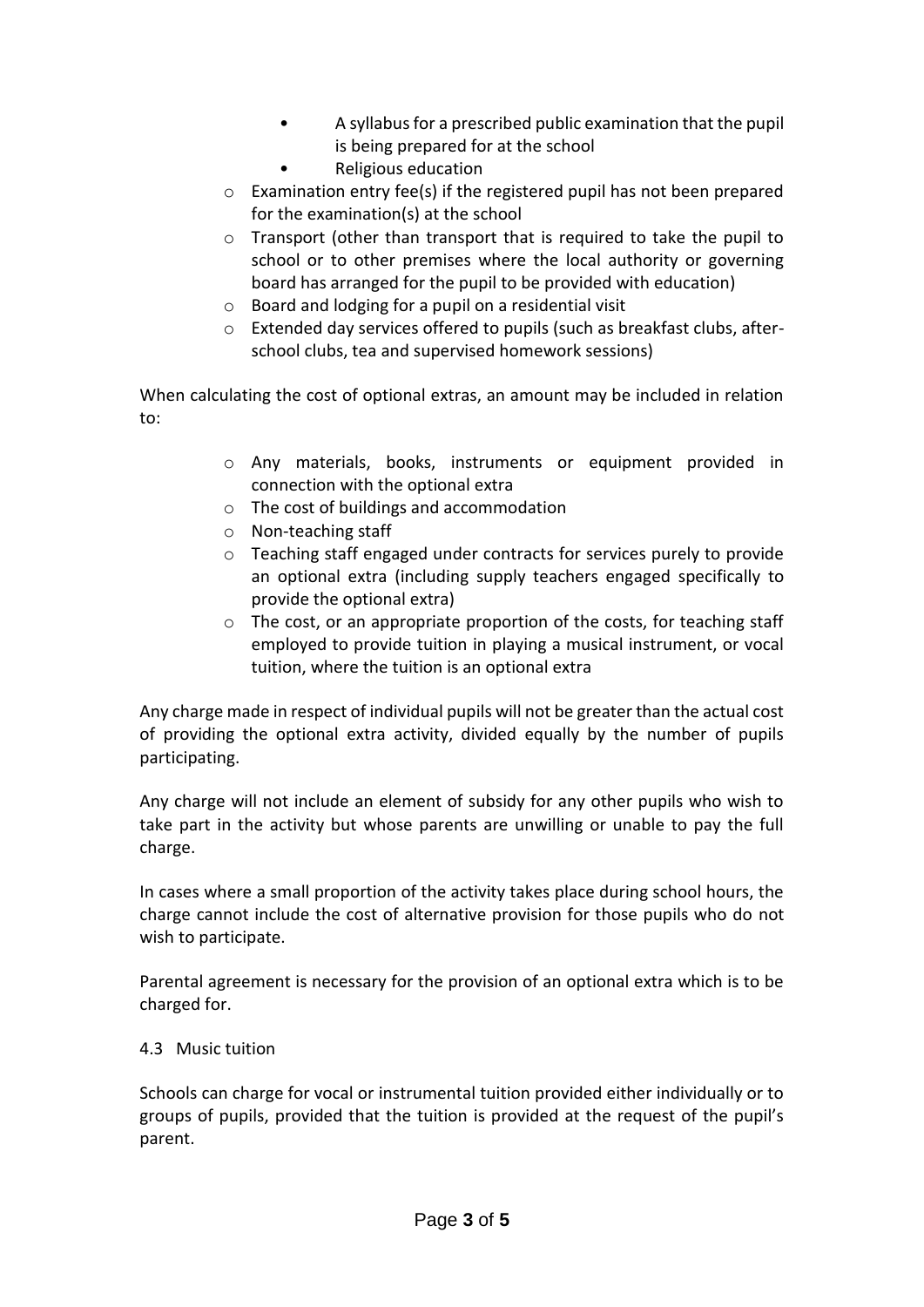Charges may not exceed the cost of the provision, including the cost of the staff giving the tuition.

Charges cannot be made:

- $\circ$  If the teaching is an essential part of the national curriculum
- o If the teaching is provided under the first access to the Key Stage 2 instrumental and vocal tuition programme
- $\circ$  For a pupil who is looked after by a local authority

#### 4.4 Residential visits

We can charge for board and lodging on residential visits, but the charge must not exceed the actual cost.

#### **5 Charges for extra-curricular school activities or trips:**

A charge will be made for activities or trips where the student's participation has been agreed in advance by the parents. The charge will include the cost of travel, entrance fees and any other costs specifically for the activity. In the event of a surplus of  $E$ 5.00 or less per student taking part in the trip/activity, the surplus will be paid into the School fund account for the sole benefit of future educational visits or expenditure undertaken by the general student population. It is not possible to retain the surplus for individual students. The organiser of the trip/activity will remind parents/guardians of this policy when advising the total estimated cost of the trip/activity.

#### **Refund for extra – curricular school activities or trips:**

Refunds for extra-curricular school activities or trips will only be given at the discretion of the Headteacher or when the total trip/activity has been cancelled by the school or organiser, less any non-refundable deposits. The organiser of the trip/activity will advise parents/guardians if any deposits taken will be non-refundable when advising of the total estimated cost of the trip/activity.

#### **6 Remissions**

In some circumstances the school may not charge for items or activities set out in sections 6 and 8 of this policy. This will be at the discretion of the governing board and will depend on the activity in question.

#### 6.1 Remissions for residential visits

Parents who can prove they are in receipt of any of the following benefits will be exempt from paying the cost of board and lodging for residential visits:

- o Income Support
- o Income-based Jobseeker's Allowance
- o Income-related Employment and Support Allowance
- o Support under part VI of the Immigration and Asylum Act 1999
- o The guaranteed element of Pension Credit